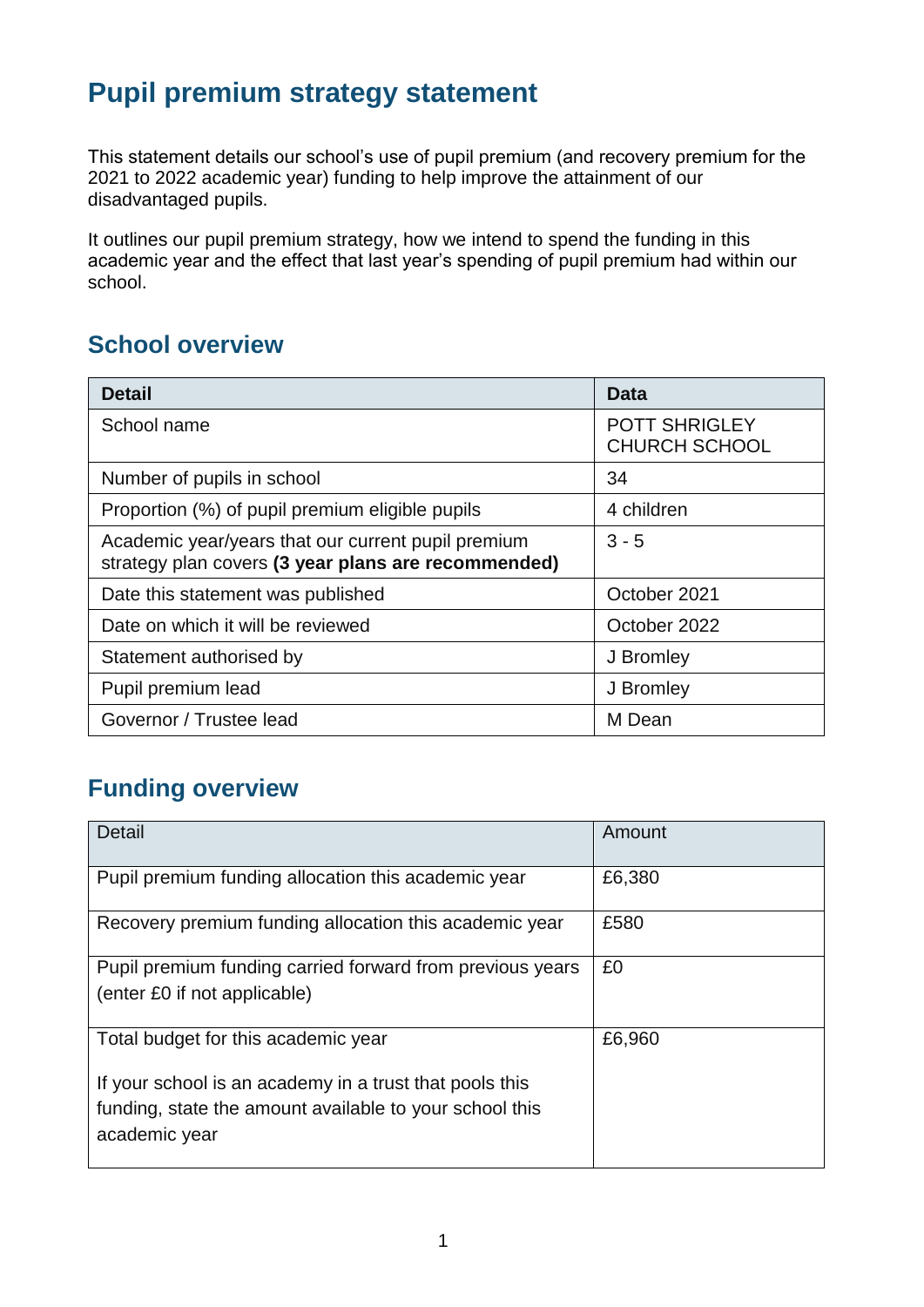# **Part A: Pupil premium strategy plan**

## **Statement of intent**

*You may want to include information on:*

- *We want our disadvantaged pupils to have good mental health and manage their own wellbeing well by the end of key stage 2.*
- *We want our disadvantaged children to achieve the expected milestones by the end of key stage 2.*
- *Our strategy employs high quality staff to deliver targeted interventions for specified groups of children.*
- *We will use our Christian values (Koinonia, Compassion, and Respect) to put the children's needs first to allow them to access the curriculum fairly.*

## **Challenges**

This details the key challenges to achievement that we have identified among our disadvantaged pupils.

| <b>Challenge</b><br>number | <b>Detail of challenge</b>                                                                                                                                                                                                                                          |
|----------------------------|---------------------------------------------------------------------------------------------------------------------------------------------------------------------------------------------------------------------------------------------------------------------|
|                            | Inconsistent schooling - COVID                                                                                                                                                                                                                                      |
|                            | Lack of engagement with school setting.                                                                                                                                                                                                                             |
|                            | Children joined Pott Shrigley at a later stage in their school life having been<br>unhappy/unsettled at previous settings. Therefore there were considerable<br>gaps in learning and a lack of motivation to attend school or even get<br>through the school gates. |
|                            | SEND (autism and/or attachment disorder)                                                                                                                                                                                                                            |
|                            | QFT required for child to access school life and the curriculum.                                                                                                                                                                                                    |
| 3                          | Young Carers for siblings with autism.                                                                                                                                                                                                                              |
|                            | Previously looked after child.                                                                                                                                                                                                                                      |

### **Intended outcomes**

This explains the outcomes we are aiming for **by the end of our current strategy plan**, and how we will measure whether they have been achieved.

| Intended outcome                      | <b>Success criteria</b>         |
|---------------------------------------|---------------------------------|
| Improved standard of writing, volume, | Children working at age related |
| content, presentation                 | expectations.                   |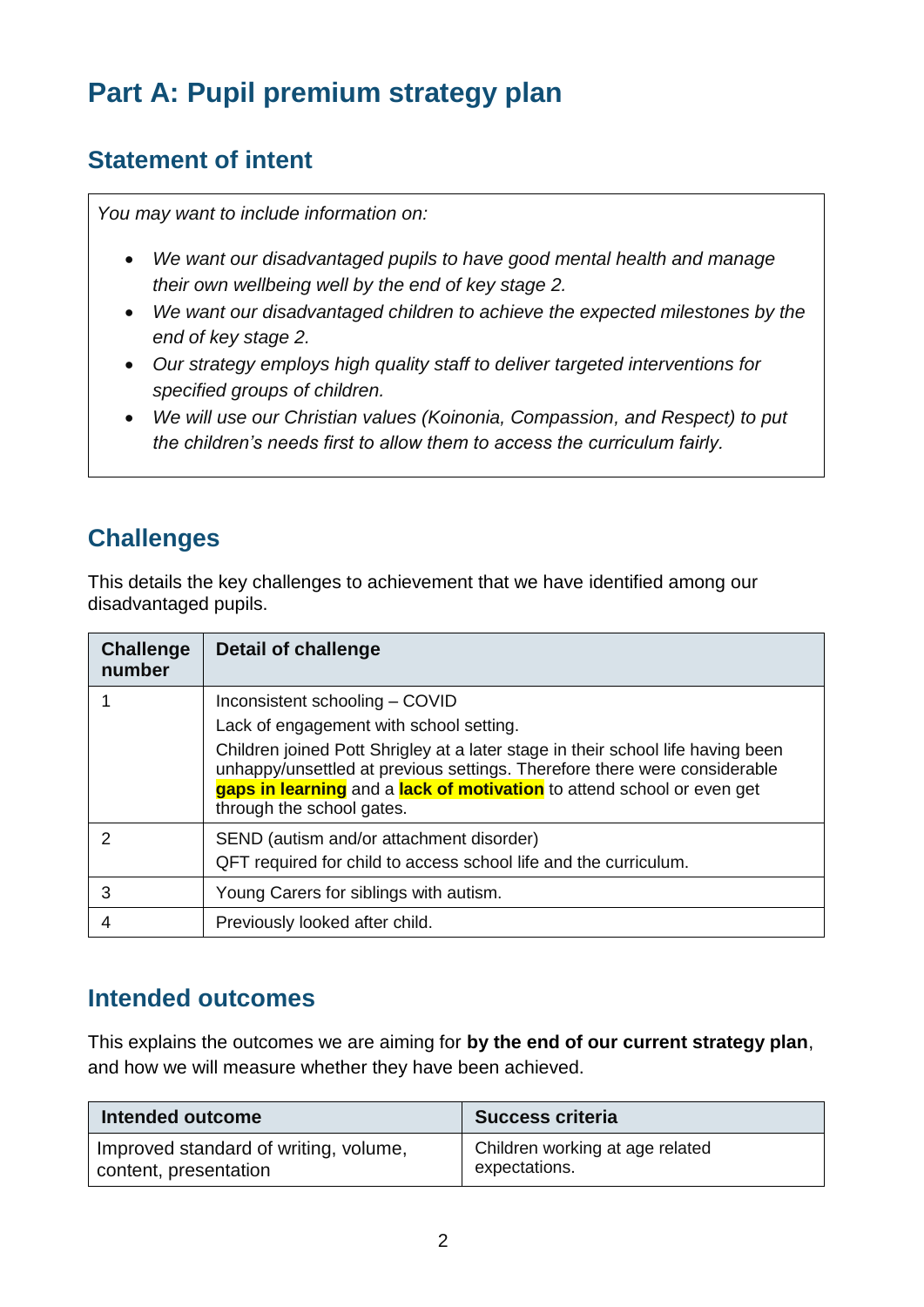| Improved mathematical fluency, problem<br>solving and reasoning | Child able to use basic number skills and<br>record work clearly. Working towards ARE<br>for the year group below peers.                                                                        |
|-----------------------------------------------------------------|-------------------------------------------------------------------------------------------------------------------------------------------------------------------------------------------------|
| Improved social and emotional skills                            | Ability to identify emotions.<br>Children able to integrate better with peers<br>during group work leading to improved<br>social and academic progress.                                         |
| Improved self-esteem and confidence                             | Good mental health.<br>Ability to ask for help and know when they<br>need it.<br>Children better able to access the<br>curriculum and reach expected milestones<br>at the end of key stage two. |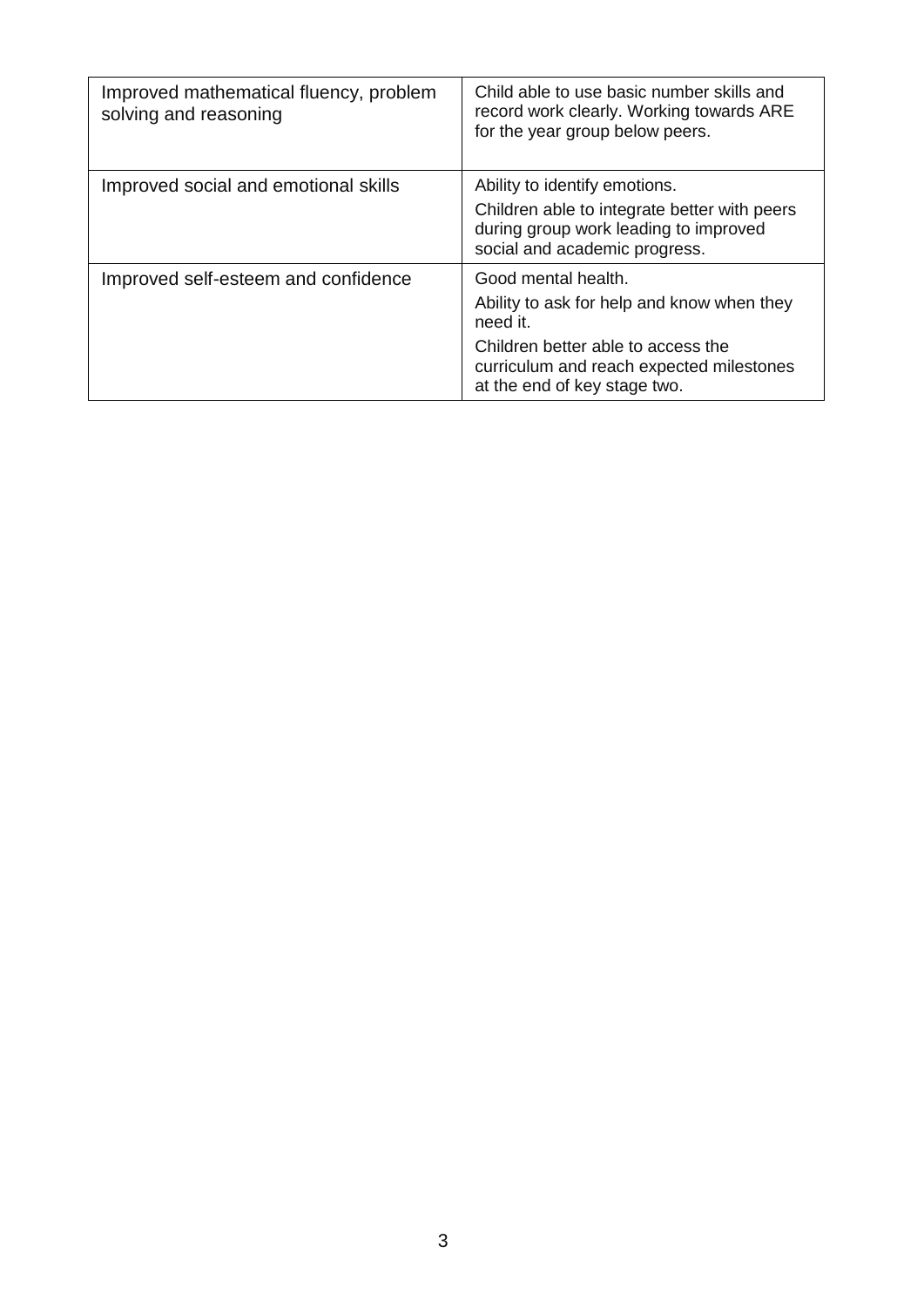## **Activity in this academic year**

This details how we intend to spend our pupil premium (and recovery premium funding) **this academic year** to address the challenges listed above.

#### **Teaching (for example, CPD, recruitment and retention)**

#### **Budgeted cost :£0**

| <b>Activity</b>                                                          | Evidence that supports this approach                                                                                                                                                              | <b>Challenge</b><br>number(s)<br>addressed |
|--------------------------------------------------------------------------|---------------------------------------------------------------------------------------------------------------------------------------------------------------------------------------------------|--------------------------------------------|
| Staff attend training                                                    | EEF guidance report<br>idowmentfoundation.org.uk/public/files/Publications/Metacognition/EEF_Metacognition_and_self-regulated_learning.pc                                                         |                                            |
| in metacognition and<br>continue CPD<br>through research<br>and reading. | Children who are able to monitor their cognitive skills and<br>engage well with learning make more accelerated progress<br>towards ARE.                                                           |                                            |
| Maths hub training                                                       | https://www.ncetm.org.uk/maths-hubs/about-maths-<br>hubs/                                                                                                                                         | 1 & 2                                      |
|                                                                          | Research from NCETM                                                                                                                                                                               |                                            |
|                                                                          | The approach aims to embed number, place value<br>and calculation skills so that children have these<br>cognitive skills at their fingertips when they move<br>onto higher order problem solving. |                                            |
| <b>SEND</b> training                                                     | https://www.twinkl.co.uk/teaching-wiki/quality-first-<br>teaching-qft                                                                                                                             | $\overline{2}$                             |
|                                                                          | An approach whereby the teacher considers the<br>needs of all the children in the class and caters their<br>teaching and learning activities accordingly.                                         |                                            |

#### **Targeted academic support (for example, tutoring, one-to-one support structured interventions)**

**Budgeted cost: £1,348.30 - RM cost for 1/2 afternoon per week**

| <b>Activity</b>              | <b>Evidence that supports this</b><br>approach                                                                                                                                                       | <b>Challenge</b><br>number(s)<br>addressed |
|------------------------------|------------------------------------------------------------------------------------------------------------------------------------------------------------------------------------------------------|--------------------------------------------|
| One-to-one tutoring          | Teacher can directly address the<br>concepts which are proving problematic<br>to an individual and give the child space<br>to ask questions and practice at their<br>own pace.                       |                                            |
| Small group writing<br>group | A group focusing on the particular<br>needs of the children can drill down and<br>attend to the skills which require<br>improvement. Writing is complex and<br>each aspect needs to be addressed and | 1 & 2                                      |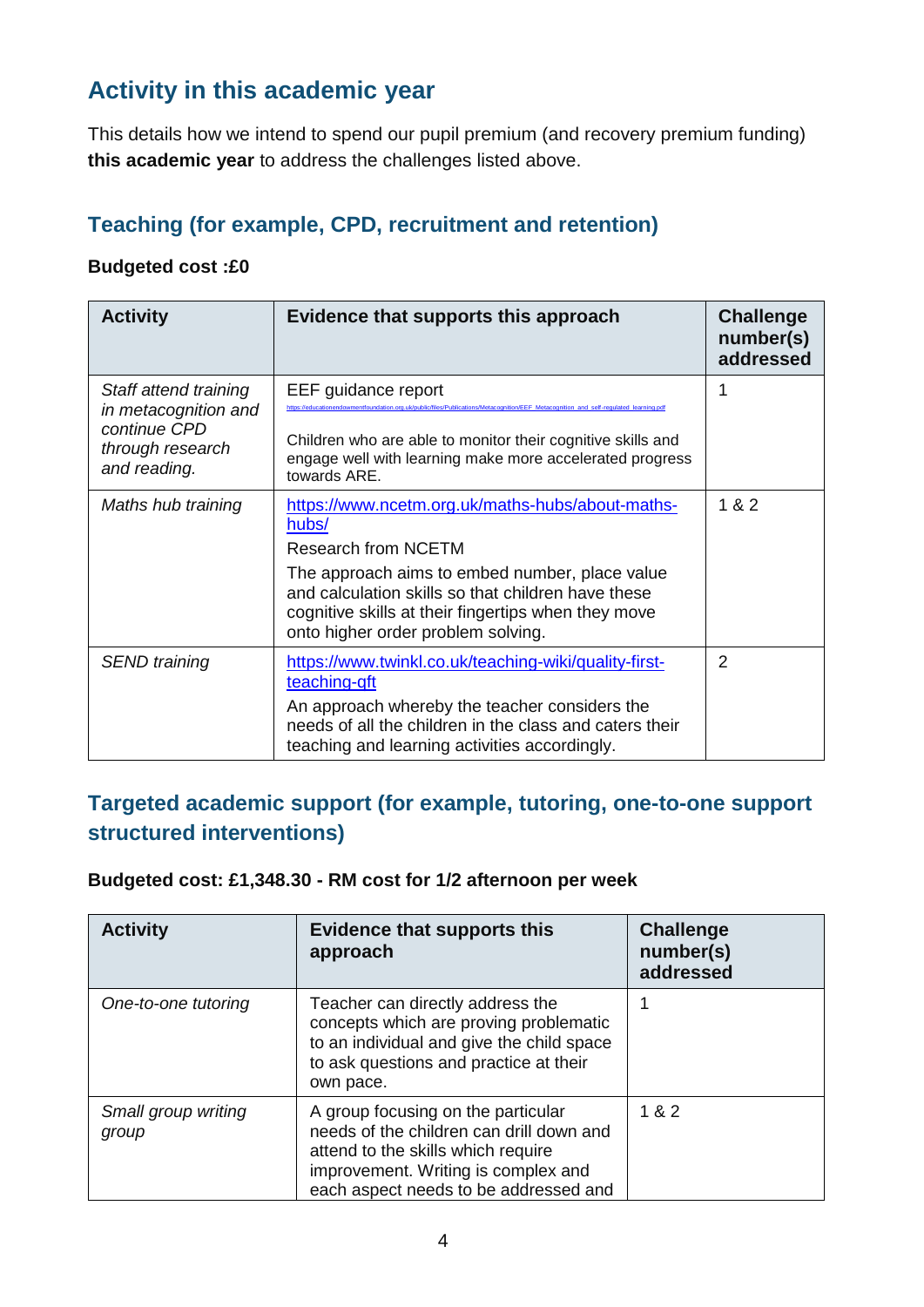| practised before progress towards ARE |  |
|---------------------------------------|--|
| can be made.                          |  |

## **Wider strategies (for example, related to attendance, behaviour, wellbeing)**

### **Budgeted cost: £ 25 + £272 + £135 + £1348.30 = £1780.30**

| <b>Activity</b>                       | Evidence that supports this approach                                                                                                                                                                                                                                                                                                                                                                                                                                                            | <b>Challenge</b><br>number(s)<br>addressed |
|---------------------------------------|-------------------------------------------------------------------------------------------------------------------------------------------------------------------------------------------------------------------------------------------------------------------------------------------------------------------------------------------------------------------------------------------------------------------------------------------------------------------------------------------------|--------------------------------------------|
| Cool<br>connexions<br>KS <sub>2</sub> | Cool Connections:<br>97% said it helped them feel better about themselves.<br>94% said it had helped improve their confidence.<br>85% improvement in dealing with worries.<br><b>VISYON</b><br>Cheshire East have funded the programme which<br>has had demonstrable success over the past five<br>years (or more).<br>Better mental health will lead to improved life<br>chances.<br>https://educationendowmentfoundation.org.uk/evidence-<br>summaries/teaching-learning-toolkit/#closeSignup | 3 & 4                                      |
| <b>Resilient</b><br>Classroom KS1     | Resilient Classroom:<br>93% said it helped them feel better about themselves.<br>93% said it had helped improve their confidence.<br>89% saw an improvement in dealing with worries.                                                                                                                                                                                                                                                                                                            | 3 & 4                                      |
| <b>Residential</b><br>funding         | https://www.ltl.org.uk/outdoor-learning-<br>evidence/                                                                                                                                                                                                                                                                                                                                                                                                                                           | 3 & 4                                      |
| <b>Bike training</b>                  | https://childdevelopmentinfo.com/child-activities/its-as-<br>easy-as-riding-a-bike-why-its-good-to-teach-your-child-<br>to-ride-a-bike/#gs.djywcn<br>Child has had difficulties at home around bike riding so<br>this a mental as well as a physical challenge for them to<br>overcome.                                                                                                                                                                                                         | 3 & 4                                      |

### **Total budgeted cost: £ £3128.60**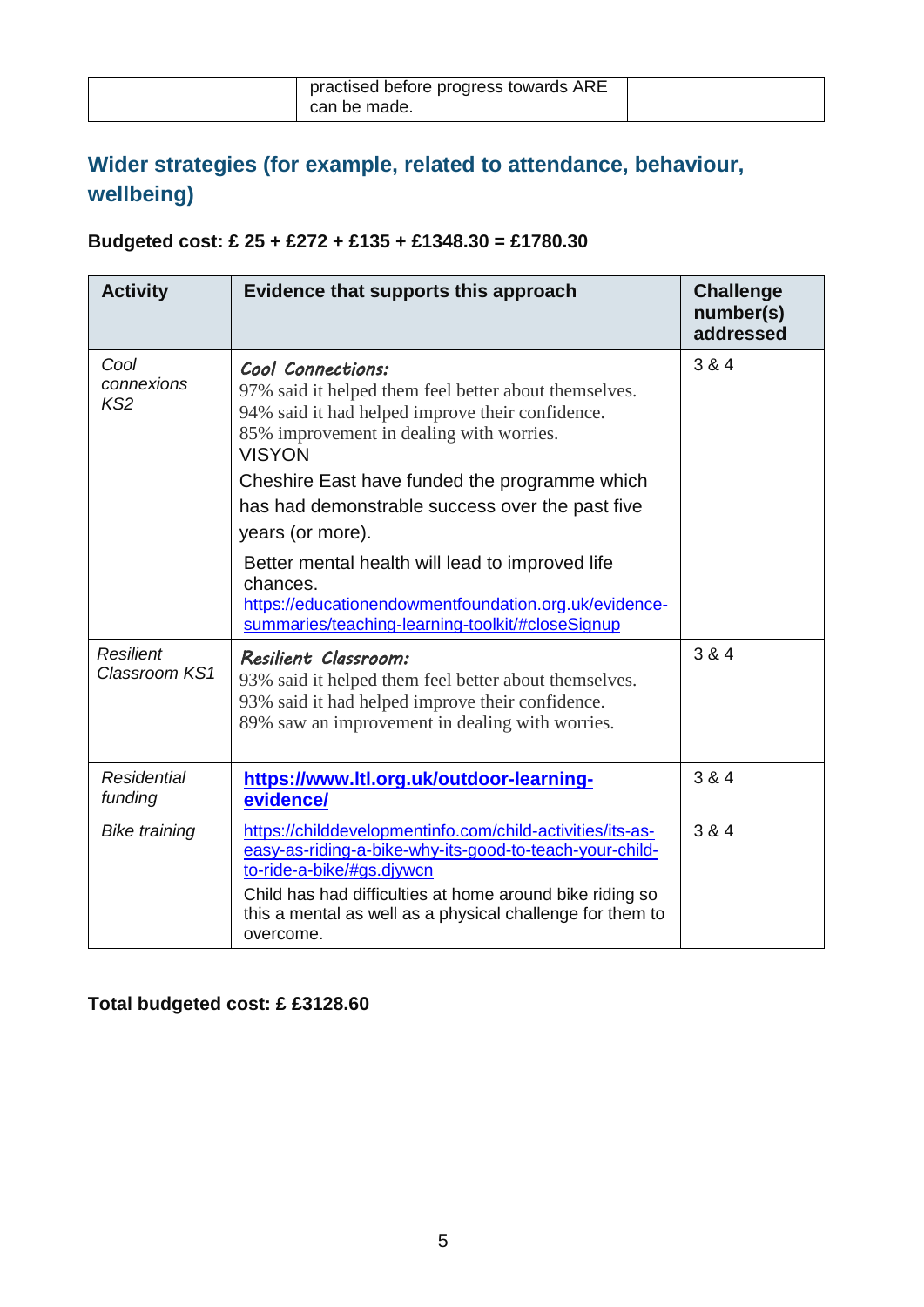## **Part B: Review of outcomes in the previous academic year**

### **Pupil premium strategy outcomes**

This details the impact that our pupil premium activity had on pupils in the 2020 to 2021 academic year.

*One child had large gaps in mathematical knowledge when he joined the school in 2020. One-to-one tutoring IMPACT – he reached age related expectations by the end of the year.*

*One-to-one time for pastoral care. IMPACT – improvement in mental health and wellbeing and allowed him to access the curriculum better.*

*Work with young carers IMPACT - improved children's self-esteem and confidence.*

*Staff training in QFT IMPACT - improvement in writing but it is still below standard for 75% of our PP children (4). All of these children joined the school in the academic year 2020 – 2021.*

*Cool connections intervention IMPACT - improved social and emotional health for a small group of children and helped one in particular in the transition to high school. Children are better equipped to identify feelings, use strategies to deal with these feelings and also ask for help when they need it.*

*Reserved places in after school club IMPACT time spent focusing on own needs rather than family needs improved mental health and well being of pupils.*

### **Externally provided programmes**

*Please include the names of any non-DfE programmes that you purchased in the previous academic year. This will help the Department for Education identify which ones are popular in England*

| <b>Programme</b>              | Provider                          |
|-------------------------------|-----------------------------------|
| Intervention for young carers | <b>Cheshire East Young Carers</b> |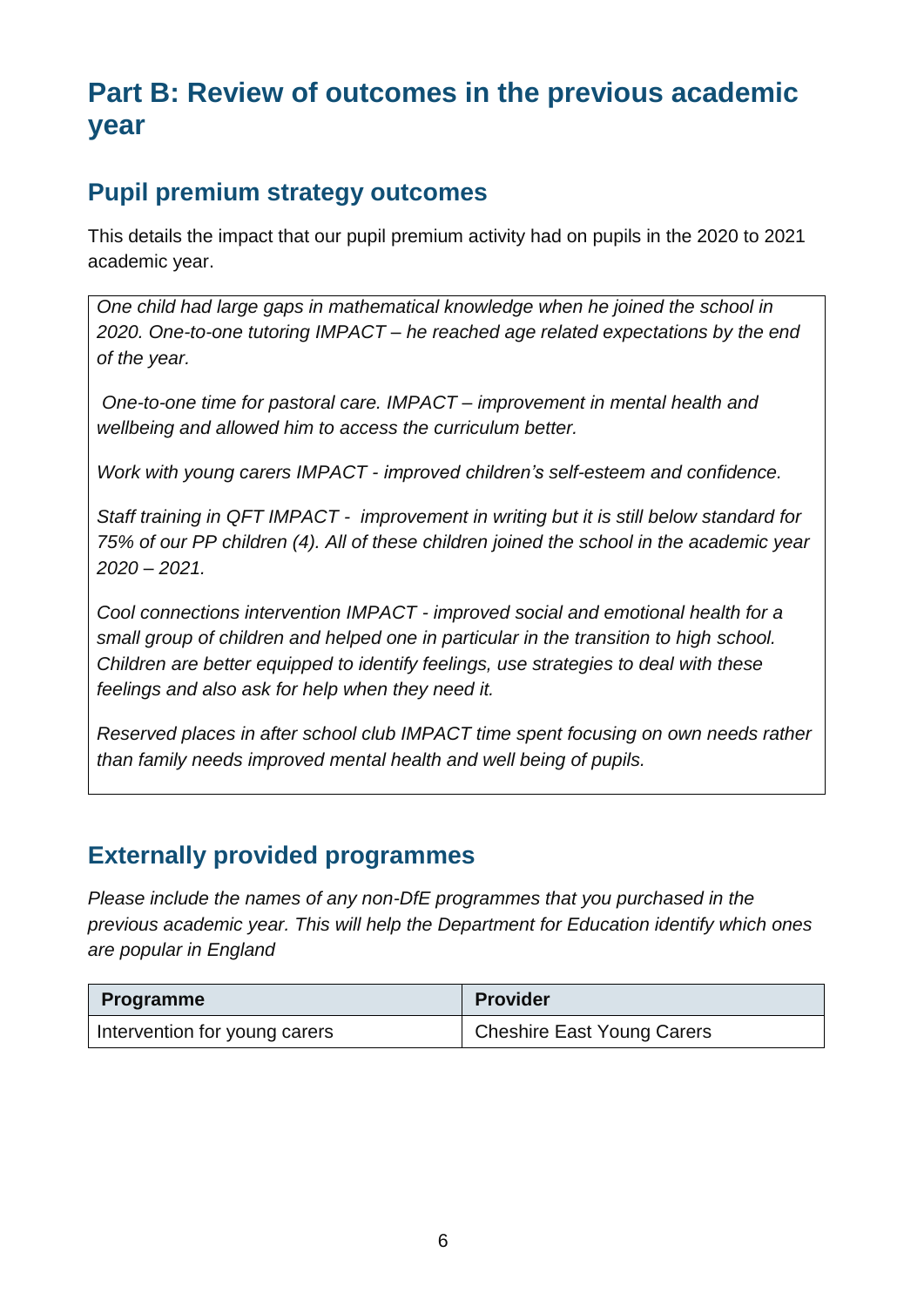## **Service pupil premium funding (optional)**

*For schools that receive this funding, you may wish to provide the following information:* 

| <b>Measure</b>                                                                    | <b>Details</b> |
|-----------------------------------------------------------------------------------|----------------|
| How did you spend your service pupil<br>premium allocation last academic year?    | <b>NA</b>      |
| What was the impact of that spending on<br>service pupil premium eligible pupils? | <b>NA</b>      |